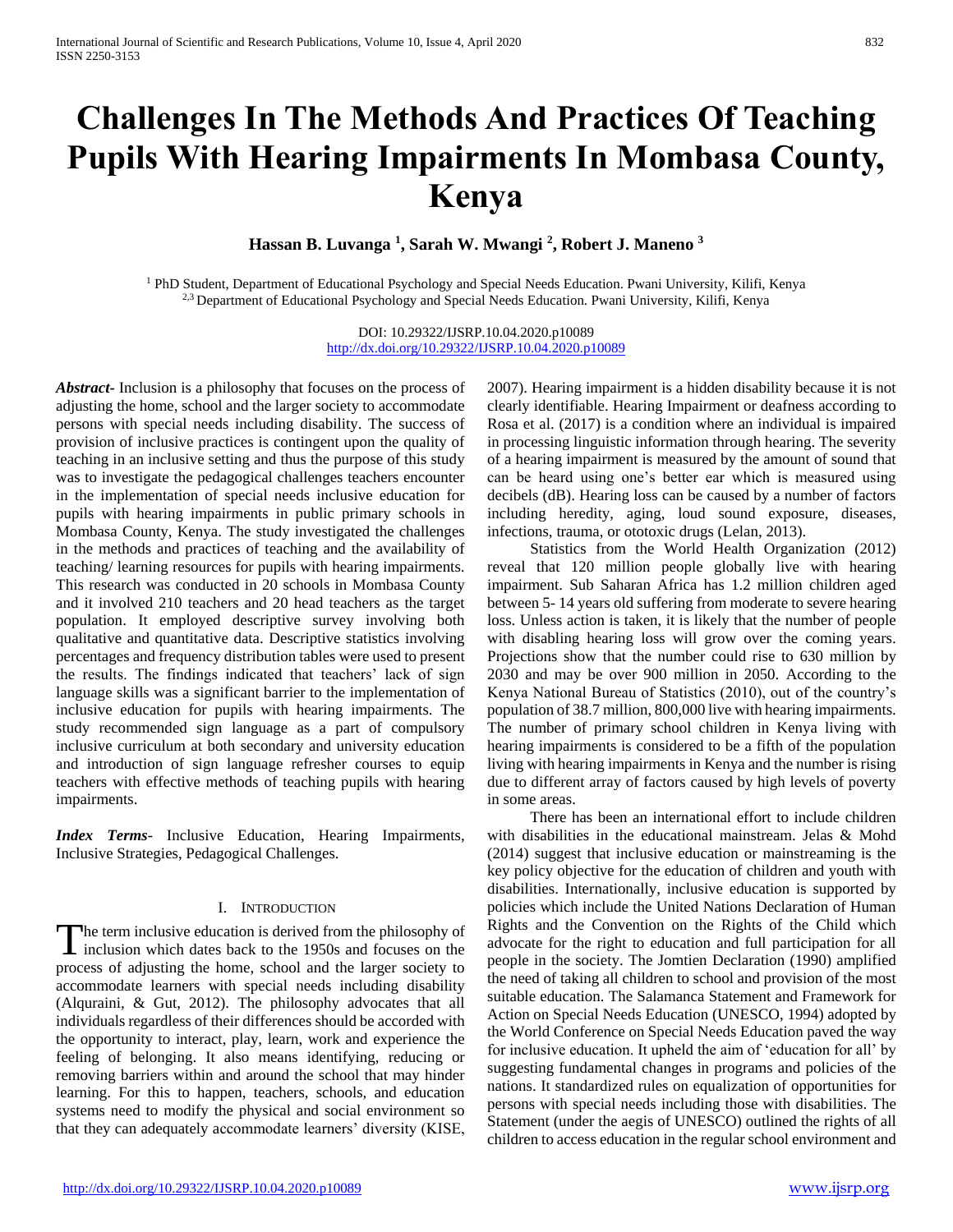the responsibilities of school systems to accommodate all pupils. The Salamanca Statement has also provided valuable reference points for inclusive education as it provides a framework for thinking about how to move from policy into practice. Recently, The United Nations has developed, The Convention on the Rights of Persons with Disabilities (UNCRPD), which reaffirms that all persons irrespective of any impairment must enjoy all human rights and fundamental freedoms. Kenya is a signatory to most of the policies.

 Kenya has taken steps to formulate legislation and policies with a view of attaining nationwide inclusive education. The first commission after independence to address the issue of special needs education was the Kenya Education Commission (1964). It stated that education should be used as an instrument for a conscious change of attitudes and relationships and hence, strive to foster respect for human personality (Oketch, 2009). The Kenya Education Commission (1964) highlighted that children with mild disabilities should be allowed to continue learning in regular schools (Oketch, 2009). Teachers were asked to be sympathetic to learners with disabilities and it further recommended special training to enable teachers to work favourably with them. The Persons with Disabilities Act (2003) Section 18, prohibits discrimination against children with disabilities in accessing education institutions by virtue of their disability and further provides for the establishment of special institutions. (GoK, 2003). The key instrument in achieving nationwide inclusive education in Kenya is the 2009 Special Needs Education Policy Framework (Republic of Kenya 2009). The Ministry of Education in partnership with various stakeholders provided a guiding document that will help pupils with disabilities receive equal access to special education services and further boost the country's goal of achieving Education for All.

## **Specific Objectives**

- To verify how methods and practices of teaching influence the implementation of inclusive education for pupils with hearing impairments.
- To determine the adequacy of teaching / learning resources for pupils with hearing impairments.

## II. METHODOLOGY

 This study adopted a descriptive survey design. Descriptive survey designs are used in preliminary and exploratory studies to allow the researcher to gather information, summarize, present and interpret the study for the purpose of clarification (Orodho, 2012). The descriptive design was preferred because it describes key features of an occurrence, people, society or a target population (Maxwell, 2012). The study was conducted under a mixed method design, combining both quantitative and qualitative approaches in the data collection and analysis (Creswell & Tashakkori, 2007). This mixed method design gives opportunity to collect detailed and comprehensive qualitative data in order to support the quantitative data in response to the objectives of the study. The objective of choosing this method was to obtain a deeper understanding from the quantitative data as well as use the qualitative data to support the quantitative findings. Quantitative data aimed at getting statistical data on teacher challenges in

implementing inclusive education and the availability of teaching/ learning resources for pupils with hearing impairments.

 The target population comprised of two hundred and ten (210) teachers and twenty (20) head teachers from twenty (20) public primary schools in Mombasa County implementing inclusive education for pupils with hearing impairments. Teachers were selected for this study because they are the major agents in the implementation of inclusive education practices for pupils with hearing impairment. Teachers are also in direct contact with pupils with hearing impairment in public primary schools and hence, their responsibility in implementing special needs education inclusive practices in schools. The sample size for the study comprised 60 teachers and 20 head teachers. To ensure that all teachers had an equal and independent chance of being selected as members of the sample, simple random sampling technique was employed.

## III. RESULTS AND DISCUSSION

## *Sign language as a barrier*

 When teachers were asked to identify the main challenges they encountered in implementing special needs inclusive education, 48 teachers (80%) identified lack of sign language skills as a major communication barrier. The respondents had not been professionally prepared to teach children with special needs including those with Hearing Impairments during their regular teacher education programmes. The finding was in concordant with the findings of a study by Mpofu and Chimhenga (2013) that attributed the findings to the fact that teachers are unlikely to effectively cater for the pupils with hearing impairments because they are not adequately trained in the art of communicating using sign language. Language is a tool that is used for communication and if the teacher cannot communicate with the pupils, then the pupils' education is likely to be hindered. Pupils with Hearing Impairment are mostly visual learners. This means that if the teacher continues to use word of mouth to communicate, the pupil will be disadvantaged and become distressed (Mpofu & Chimhenga, 2013). Teachers' lack of sign language skills act as a significant barrier which affect the teaching/learning process. In cases where a teacher aide conversant with sign language is employed, teachers must follow the hints for working with a sign interpreter. This proves to be very difficult for a pupil watching a signer to also take notes at the same time from an overhead projector or blackboard.

## *Adequacy of teaching/ learning resources*

|  |  | Table 1: Adequacy of the Teaching/Resources |  |
|--|--|---------------------------------------------|--|
|  |  |                                             |  |

|                 | Frequency | Percentage |
|-----------------|-----------|------------|
| Very Inadequate |           |            |
| Inadequate      | 45        | 75         |
| Adequate        | 12        | 20         |
| <b>Total</b>    | 60        | 100        |

 Table 1 shows that majority of the respondents (75%) indicated inadequacy of teaching and learning resources (75%) in all the schools under study. The study revealed that all the classrooms lacked adequate resources, which hindered effective teaching and learning. This indicates lack of appropriate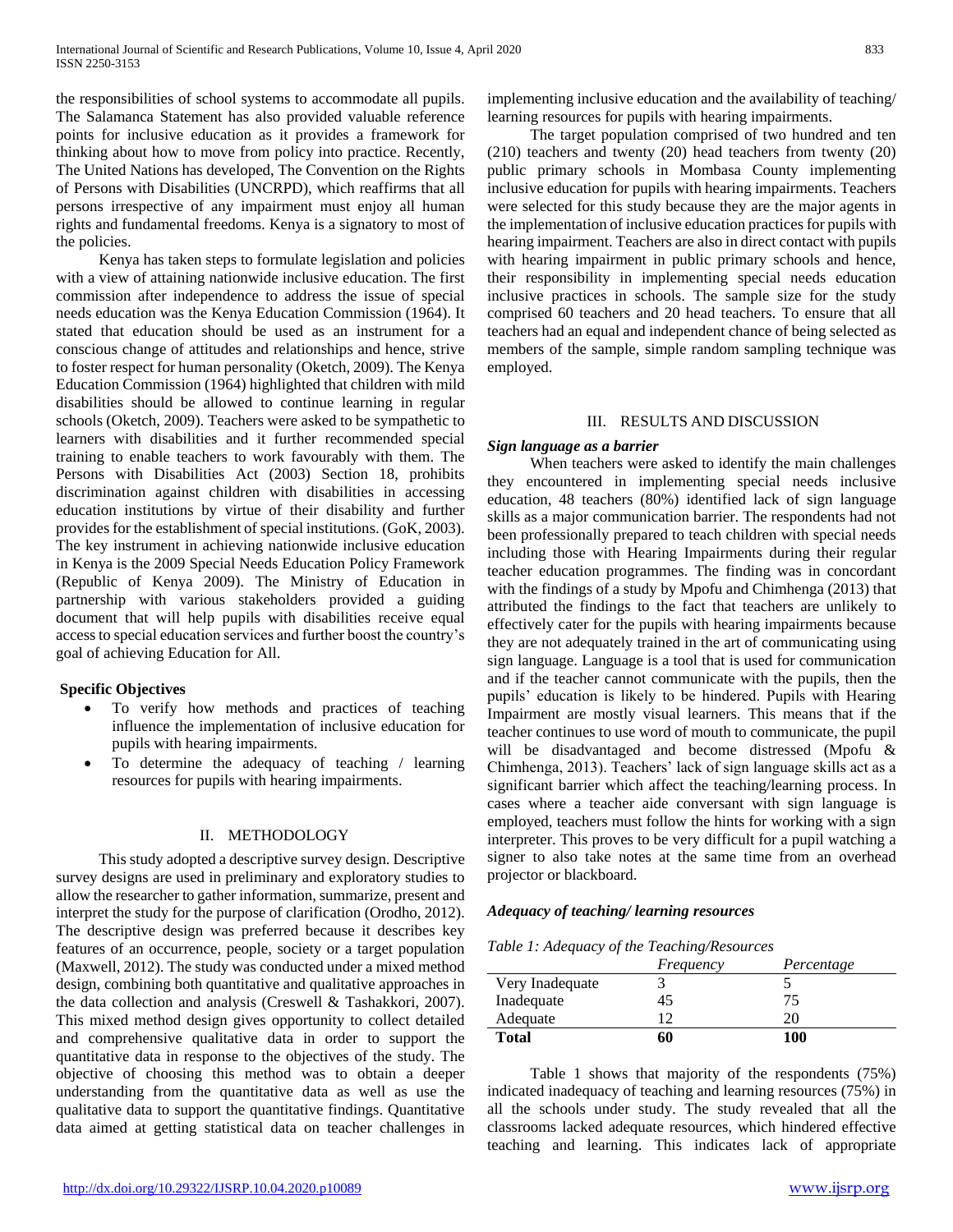instructional resources needed for learners with special needs which affects the access to all inclusive education for pupils with hearing impairment. The high cost of instructional resources for learners within inclusive classroom setting makes access to all inclusive education services to be a pedagogical challenge as they compete unfavourably with those of regular children. The findings of this study are in harmony with a study conducted by Angelides and Aravi, (2007) which revealed that insufficient relevant resources is a major pedagogical challenge to effective implementation of special needs inclusive education in many schools. Armstrong et al. (2016) suggest that teaching or learning materials should be selected according to the specific needs of the learners. When teachers fail to get such materials they resort to using only blackboards which are likely not effective for all pupils in inclusive classes. Pupils without learning aids and support materials have their mobility reduced and they feel inferior to their regular counterparts. They have to continuously play catch up. With the reason of not being able to hear, see and express themselves appropriately and writing slower than other children results in many of them failing in examinations. Kigotho (2016) observes that lack of teaching/ learning facilities in schools is a primary contributory factor to poor performance for learners with HI, which negatively impact on pedagogy. It is true that lack of reading books and other facilities manifest poor continuous teaching and learning especially in inclusive classroom setting. Ostrove, & Olivia (2010) asserts that teaching materials are necessary in promoting learning, maintain interest, add variety to the lesson and linking one subject to other subjects.

In Kenya, lack of school resources affects learning in both primary and secondary schools (Muiruri, 2015). Mutuku (2013) notes that, availability and use of teaching and learning materials as well as using specialized equipment is important in facilitating learning. Mariana (2015)**,** states that variation in quality and quantity of teaching/learning and facilities suggests that pupils receive poorer education. Humphrey, & Alcorn, (2007) posits that hearing aids are a pre-requisite for those with hearing loss of between 40-55 decibels. The hearing aids are necessary in order to increase the loudness of sounds. This implies that the children's right to communicate and attain their potentialities is likely to be denied. Statistics has revealed that, on average educational and instructional materials for a pupil with hearing impairment include bone conductors, FM and DM systems, cochlear implants, hearing aids and sound field systems. Asif (2008) has observed that for an effective inclusion process, a professional relationship should be developed with an audiologist, hearing specialists, sign language interpreters, and speech and language therapists. In addition, communication lines should be kept open. Visual and tactile aids should be used as much as is possible, in the classroom. Language in-group activities should be encouraged by allowing time for pupils to start and finish communication. He further reiterates that Kenyan deaf adults should be involved as sign language instructors in inclusive settings as they are often the best teachers in sign language. Deaf and hearing children should be encouraged to use sign language for social interaction and for academic purposes.

 It has been claimed that exclusion in most Kenyan schools comes about from a scarcity of resources. For example, Lelan, (2013) and Oosero, (2015) found that head teachers actively redirected pupils living with disability to special schools to avoid pressure on their funding. This is consistent with Humphrey, & Alcorn, (2007) who observes that teachers believed that it was a lack of funding that contributed to a discrepancy between what was received and what was required to implement a curriculum package. It would appear that in some cases, resources are seen as a critical factor for successful inclusion, and when head teachers believe adequate resources are not available particularly when it comes to the enrolment of pupils with special needs in regular schools, they feel justified in legitimizing the exclusion of pupils with disabilities. This is contrary to Jelas, & Mohd Ali, (2014) observation that using a lack of resources as an excuse for excluding pupils on the basis of their disability is more of a statement about the values held by the excluder than a justification or explanation. Pupils with hearing impairments being excluded because of lack of resources is a myth, with the main forces of exclusion being attitudes, beliefs and systems that are not designed to meet the needs of pupils with hearing impairments.

## IV. CONCLUSION

 From the foregoing findings of the study, it is clear that there are various challenges encountered by teachers in implementing inclusive education for learners with HI. The challenges include teachers lacking sign language skills for effective communication with learners with hearing impairments and inadequacy of teaching/ learning resources. For teachers to successfully implement inclusive education for pupils with hearing impairment, it's imperative to embrace the best teaching methods and practices and also provide the supportive teaching and learning resources.

#### **Recommendations**

The following recommendations based on the findings of this study have been made:

- The Ministry of Education in collaboration with other stakeholders should ensure that teachers are adequately prepared during their pre-service teacher education programme to enable them to effectively teach pupils with hearing impairments in inclusive classroom settings.
- The Ministry of Education should ensure regular inservice training for all teachers implementing special needs inclusive practices to keep them abreast with strategies and methods on how to teach various categories of disabled pupils within an inclusive classroom setting.
- The government of Kenya through the Ministry of Education should ensure equity of funds allocation to facilitate the purchasing of specialized equipment and resources for effective implementation of inclusive education for pupils with hearing impairment.

## **Declaration of Conflicting Interests**

The authors declared no potential conflicts of interest with respect to the research, authorship, and/or publication of this article